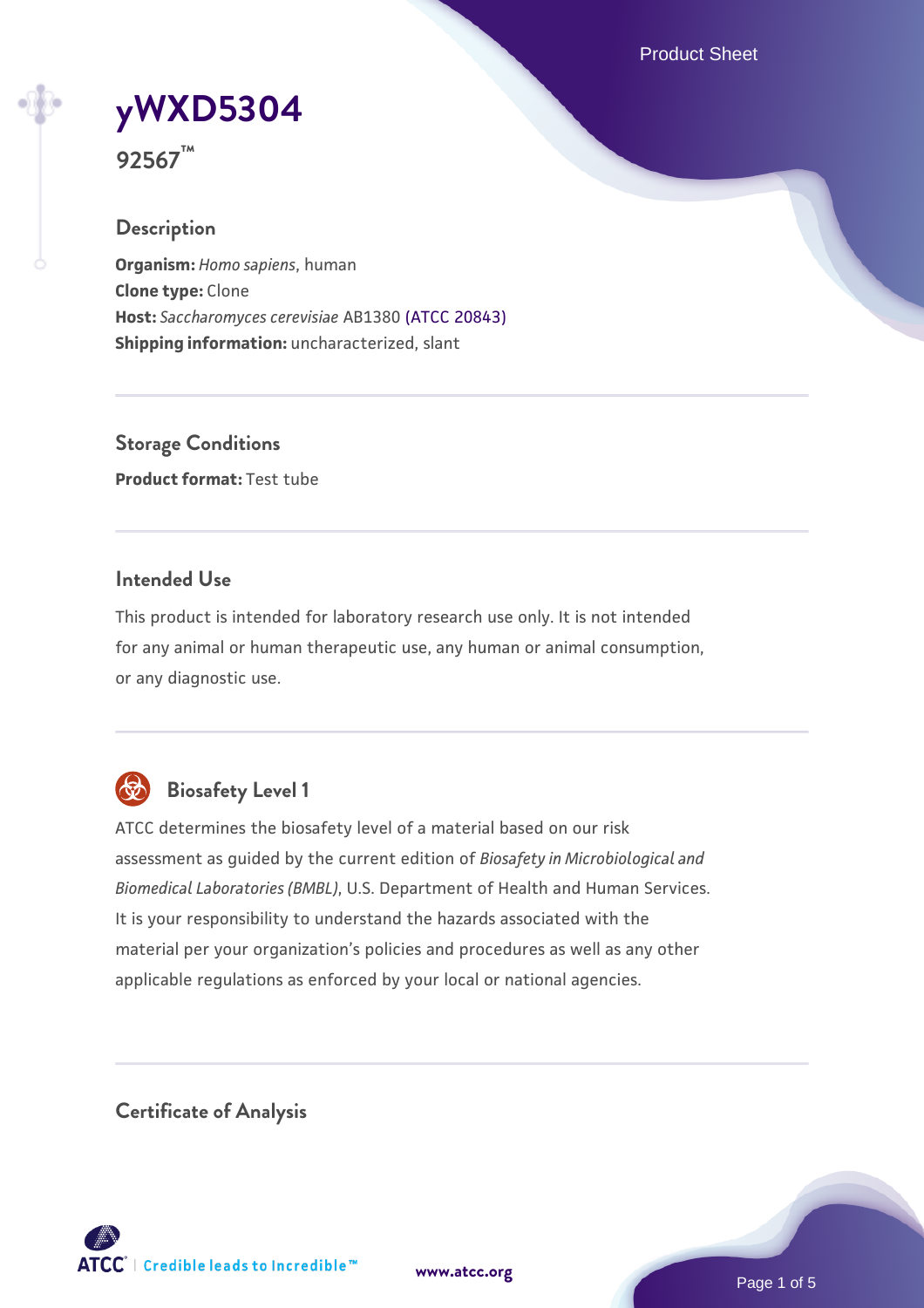## **[yWXD5304](https://www.atcc.org/products/92567)** Product Sheet **92567**

For batch-specific test results, refer to the applicable certificate of analysis that can be found at www.atcc.org.

## **Insert Information**

**Type of DNA:** genomic **Genome:** Homo sapiens **Chromosome:** X X pter-q27.3 **Gene name:** DNA Segment, single copy **Gene product:** DNA Segment, single copy [DXS4256] **Gene symbol:** DXS4256 **Contains complete coding sequence:** Unknown **Insert end:** EcoRI

## **Vector Information**

**Intact vector size:** 11.454 **Vector name:** pYAC4 **Type of vector:** YAC **Host range:** *Saccharomyces cerevisiae*; *Escherichia coli* **Vector information:** other: telomere, 3548-4235 other: telomere, 6012-6699 Cross references: DNA Seq. Acc.: U01086 **Cloning sites:** EcoRI **Markers:** SUP4; HIS3; ampR; URA3; TRP1 **Replicon:** pMB1, 7186-7186; ARS1, 9632-10376

## **Growth Conditions**

**Medium:**  [ATCC Medium 1245: YEPD](https://www.atcc.org/-/media/product-assets/documents/microbial-media-formulations/1/2/4/5/atcc-medium-1245.pdf?rev=705ca55d1b6f490a808a965d5c072196)



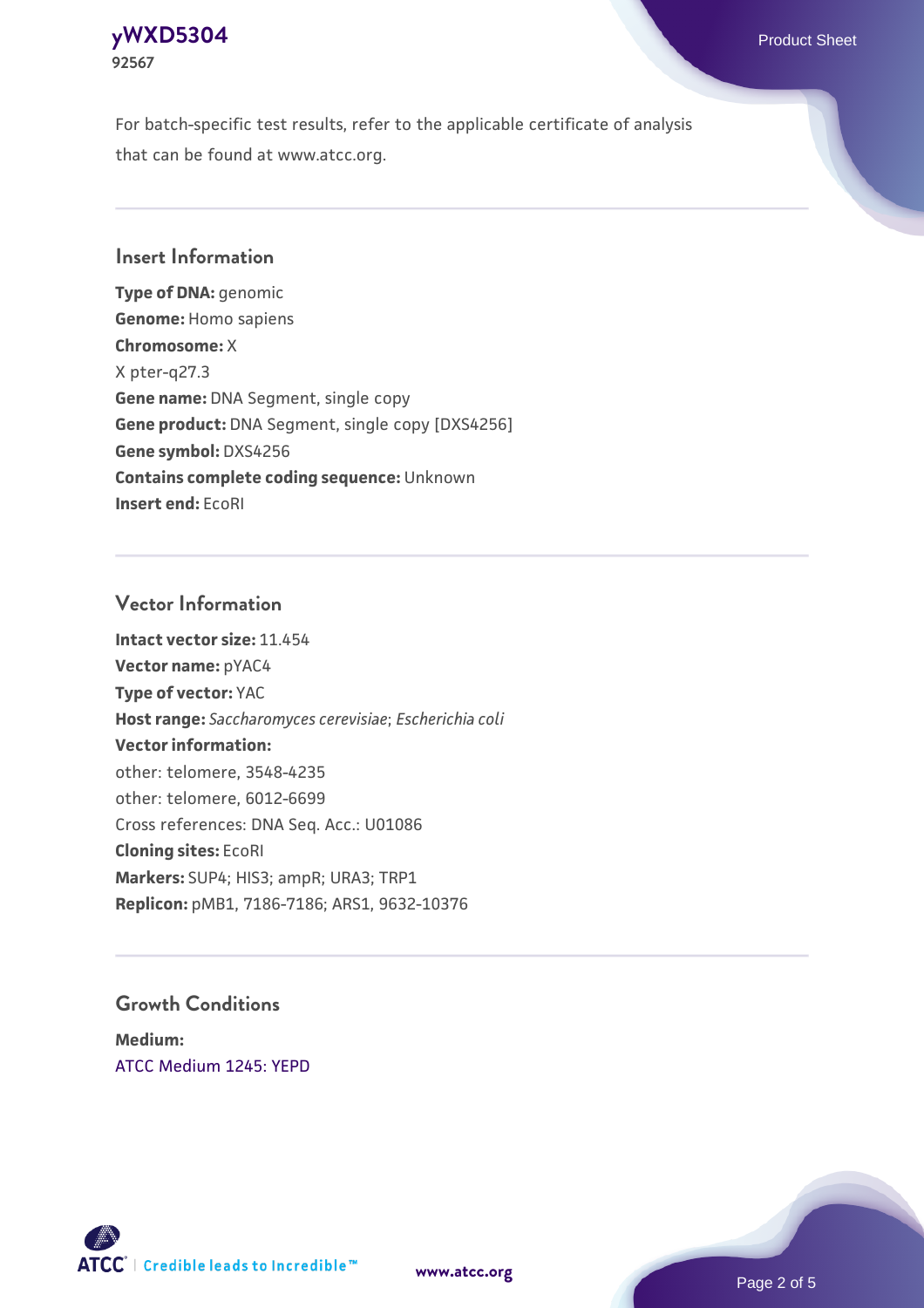#### **[yWXD5304](https://www.atcc.org/products/92567)** Product Sheet **92567**

#### **Temperature:** 30°C

#### **Notes**

More information may be available from ATCC (http://www.atcc.org or 703- 365-2620).

## **Material Citation**

If use of this material results in a scientific publication, please cite the material in the following manner: yWXD5304 (ATCC 92567)

## **References**

References and other information relating to this material are available at www.atcc.org.

#### **Warranty**

The product is provided 'AS IS' and the viability of ATCC® products is warranted for 30 days from the date of shipment, provided that the customer has stored and handled the product according to the information included on the product information sheet, website, and Certificate of Analysis. For living cultures, ATCC lists the media formulation and reagents that have been found to be effective for the product. While other unspecified media and reagents may also produce satisfactory results, a change in the ATCC and/or depositor-recommended protocols may affect the recovery, growth, and/or function of the product. If an alternative medium formulation or reagent is used, the ATCC warranty for viability is no longer valid. Except as expressly set forth herein, no other warranties of any kind are



**[www.atcc.org](http://www.atcc.org)**

Page 3 of 5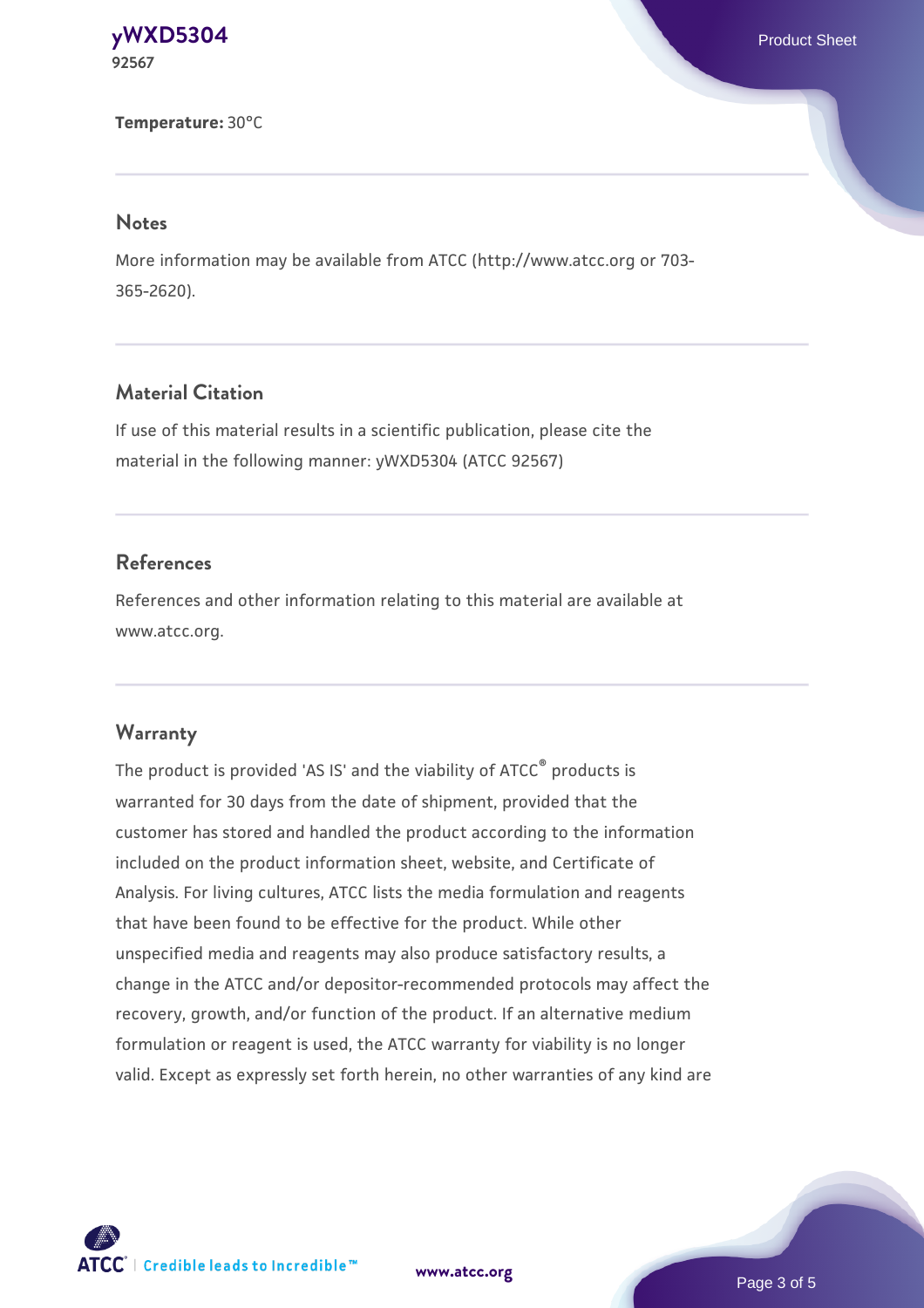**[yWXD5304](https://www.atcc.org/products/92567)** Product Sheet **92567**

provided, express or implied, including, but not limited to, any implied warranties of merchantability, fitness for a particular purpose, manufacture according to cGMP standards, typicality, safety, accuracy, and/or noninfringement.

## **Disclaimers**

This product is intended for laboratory research use only. It is not intended for any animal or human therapeutic use, any human or animal consumption, or any diagnostic use. Any proposed commercial use is prohibited without a license from ATCC.

While ATCC uses reasonable efforts to include accurate and up-to-date information on this product sheet, ATCC makes no warranties or representations as to its accuracy. Citations from scientific literature and patents are provided for informational purposes only. ATCC does not warrant that such information has been confirmed to be accurate or complete and the customer bears the sole responsibility of confirming the accuracy and completeness of any such information.

This product is sent on the condition that the customer is responsible for and assumes all risk and responsibility in connection with the receipt, handling, storage, disposal, and use of the ATCC product including without limitation taking all appropriate safety and handling precautions to minimize health or environmental risk. As a condition of receiving the material, the customer agrees that any activity undertaken with the ATCC product and any progeny or modifications will be conducted in compliance with all applicable laws, regulations, and guidelines. This product is provided 'AS IS' with no representations or warranties whatsoever except as expressly set forth herein and in no event shall ATCC, its parents, subsidiaries, directors, officers, agents, employees, assigns, successors, and affiliates be liable for indirect, special, incidental, or consequential damages of any kind in connection with or arising out of the customer's use of the product. While reasonable effort is made to ensure authenticity and reliability of materials on deposit, ATCC is not liable for damages arising from the misidentification or misrepresentation of such materials.



**[www.atcc.org](http://www.atcc.org)**

Page 4 of 5